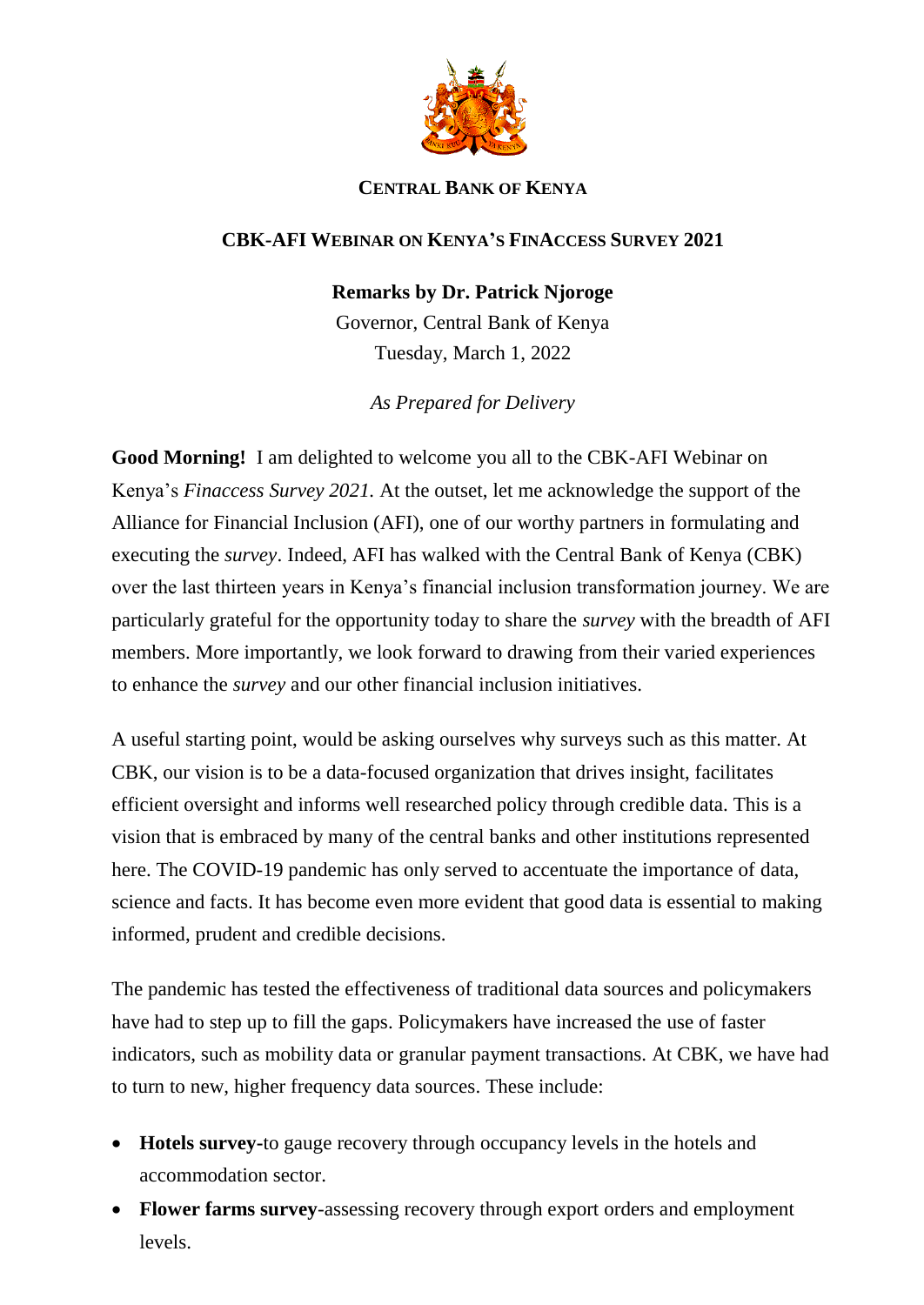- **Chief Executives Officer (CEOs) Survey**-Introduced to gauge among others business confidence and risk perception.
- **Monetary Policy Committee (MPC) Perception Survey-** This is a regular MPC survey covering commercial banks and other private sector actors on their perception of key economic issues including inflation and growth. It was enhanced to obtain pandemic related information and extended coverage of private sector firms.

A key milestone in CBK's journey towards data-centricity was the launch last week on February 25, of the Electronic Data Warehouse (EDW). EDW is a strategic and transformative initiative that gives CBK an opportunity to become a data driven Central Bank through automation of data collection, storage and analysis. In particular, it will provide a centralized depository of data, shortening the time it takes to prepare and generate business reports while ensuring their accuracy.

Turning back to the *Finaccess Survey 2021*, it has continued to be a reliable workhorse in our data stable. This being the sixth survey since the 2006 baseline, it remained faithful to the original principles of enhancing financial inclusion measurement; providing better understanding of the financial inclusion landscape over time; and informing other actors in the financial inclusion space. It was unique in a number of ways. **Firstly**, it was undertaken as the COVID-19 pandemic evolved and mutated. **Secondly**, it drilled down to the 47 administrative units (counties) that constitute Kenya. **Lastly**, it covered all dimensions of financial inclusion (access, usage, quality and impact) including sustainable/green finance and financial health.

The survey's topline findings were:

- **First,** the financial inclusion landscape was impacted by COVID-19 with overall financial access increasing to 83.7 percent of adults in 2021, from 82.9 percent in 2019, mainly driven by the use of technology.
- **Second,** the adult population that reported to be completely excluded from accessing any form of financial services or products increased to 11.6 percent in 2021, from 11.0 percent in 2019. This in part reflected the impact of COVID-19 restrictions that made it difficult for youths turning 18 years to take national identity cards, a prerequisite for accessing formal financial services.
- **Third,** the usage and quality of financial services and products continue to deepen on account of among other factors, increased adoption of technology and innovations. Technology is playing a critical role in closing the financial inclusion gap among the genders and across the country.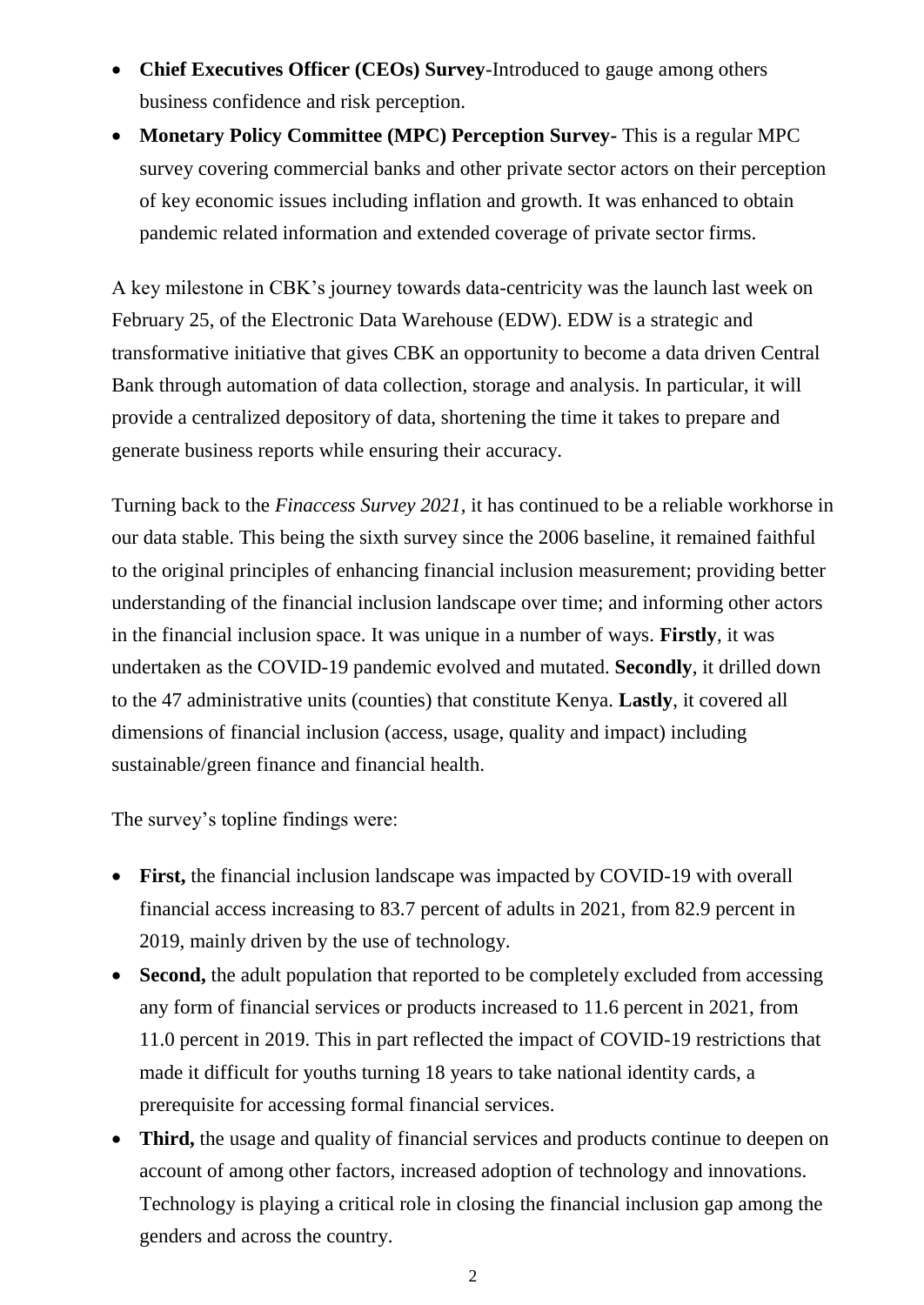As I draw to a close, let me leave you with three key takeaways from the *survey* to reflect on and deliberate on. **First,** surveys such as this are a critical cog in translating the vision of being a **data driven** organization into reality. This is indeed true for countries at different levels of financial inclusion. This is as true for Kenya that has been on the financial inclusion journey for long, as it is for a country contemplating its first financial inclusion survey. For the pioneers, it is about moving beyond access to financial services to usage and quality. For countries at nascent stages, it is about understanding access to financial services and what needs to be done to accelerate this.

**Second, it is about collaboration.** One entity cannot do this alone. We have over the various rounds of our finaccess surveys increased the number of our national, regional and international partners. As I earlier initimated, we acknowledge the very important role that AFI has played in the current *survey*. You will continually need to cultivate the relationships with core and other partners in the public and private sectors. In our case, the Financial Sector Deepening Trust, Kenya, the Kenya National Bureau of Statistics and other players including commercial banks have been valuable partners. Over time as the financial inclusion landscape changes, priorities for some of the partners may change, but the core partners must remain focused on the vision. Ultimately, the *survey* is about financial inclusion for the shared prosperity of our citizens.

**Third, surveys take time, effort and resources**. It has taken significant time, effort and resources to land the *survey* amidst turbulent storms and winds. Designing and conducting the survey during the pandemic presented novel challenges. In the midst of the pandemic, the health and safety of the teams conducting the survey remained paramount. We could not move at the pace we desired, as the pandemic peaked and ebbed and containment measures were imposed and eased. But in the midst of all these challenges, the vision of financial inclusion for the shared prosperity of our citizens remained our beacon in a dark ocean.

Last Wednesday, we launched our National Payments Strategy for 2022-2025. The Strategy provides guide posts for the next chapter of Kenya's payments journey. In particular, it seeks to realise our vision of "a secure, fast, efficient and collaborative payments system that supports financial inclusion and innovations that benefit Kenyans." Let it be clear that without the FinAcess Survey, our National Payments Strategy would have been a weak document.

3